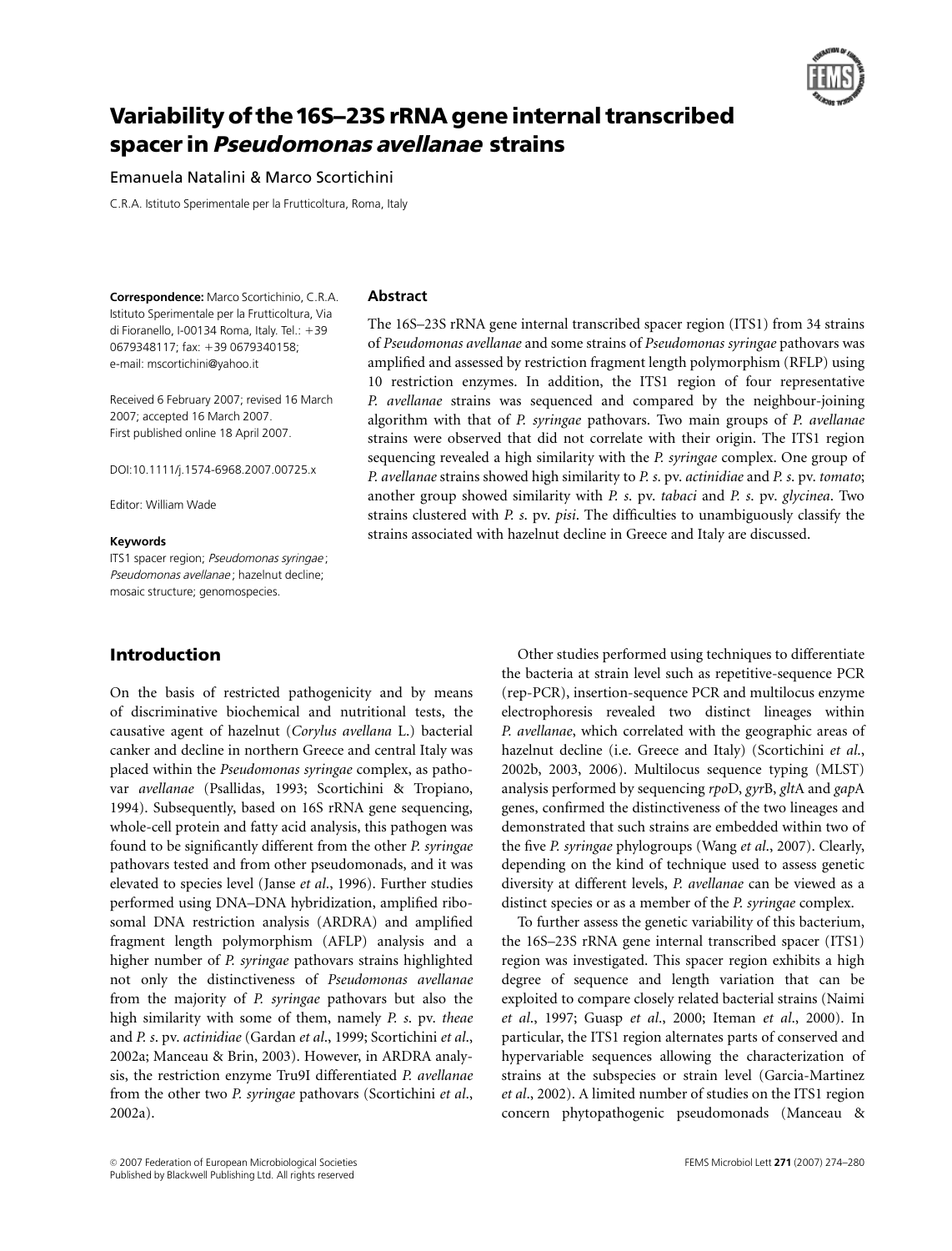Horvais, 1997; Sawada et al., 1997; Catara et al., 2002; Milyutina et al., 2004; Kong et al., 2005) and further insights into P. avellanae diversity might be useful.

The main aims of this study were to increase the knowledge of the diversity of the ITS1 region of P. avellanae also in comparison with other phytopathogenic pseudomonads, to verify by this assessment the genetic relationships among the P. avellanae strains isolated from two different geographic areas, and to compare the results herein obtained with other techniques differentiating the bacteria at the species or strain level.

# Materials and methods

#### Bacterial strains

The P. avellanae and P. syringae pathovars strains used for comparative purposes are listed in Table 1. All P. avellanae strains obtained from diseased hazelnut specimens collected in Greece and Italy were previously assessed by different molecular techniques (Scortichini et al., 2002a, b, 2003, 2006). The strains were routinely cultured on nutrient agar

#### Table 1. List of Pseudomonas strains assessed by ITS1 region amplification and subsequent RFLP

| Species-Pathovar         | Strain                  | Origin-Year          | ITS1 pattern | ITS1-RFLP |
|--------------------------|-------------------------|----------------------|--------------|-----------|
| Pseudomonas avellanae    | BPIC $631$ <sup>T</sup> | Greece-1976          | A            | Α         |
|                          | <b>BPIC 632</b>         | Greece-1976          | A            | А         |
|                          | <b>BPIC 640</b>         | Greece-1976          | A            | Α         |
|                          | <b>BPIC 641</b>         | Greece-1976          | А            | А         |
|                          | <b>BPIC 649</b>         | Greece-1976          | А            | А         |
|                          | <b>BPIC 659</b>         | Greece-1976          | Α            | А         |
|                          | <b>BPIC 707</b>         | Greece-1977          | А            | А         |
|                          | <b>BPIC 715</b>         | Greece-1987          | Α            | А         |
|                          | <b>BPIC 1077</b>        | Greece-1987          | Α            | Α         |
|                          | <b>BPIC 1422</b>        | Greece-1987          | Α            | Α         |
|                          | <b>BPIC 1436</b>        | Greece-1990          | А            | Α         |
|                          | ISPaVe 041              | Italy-1992           | Α            | А         |
|                          | ISPaVe 042              | Italy-1992           | A            | Α         |
|                          | ISPaVe 369              | Italy-1995           | A            | Α         |
|                          | ISPaVe 436              | Italy-1993           | А            | Α         |
|                          | ISF 1266                | Italy-2004           | Α            | Α         |
|                          | ISF 1267                | Italy-2004           | A            | А         |
|                          | ISF <sub>H1</sub>       | Italy-2002           | А            | А         |
|                          | ISF <sub>H2</sub>       | Italy-2003           | A            | Α         |
|                          | ISF <sub>H3</sub>       | Italy-2003           | A            | Α         |
|                          | ISF <sub>H4</sub>       | Italy-2004           | A            | А         |
|                          | ISPaVe 011              | Italy-1991           | B            | B         |
|                          | ISPaVe 012              | Italy-1991           | B            | B         |
|                          | ISPaVe 013              | Italy-1992           | B            | B         |
|                          | ISPaVe 2056             | Italy-1994           | B            | B         |
|                          | ISPaVe 2057             | Italy-1994           | B            | B         |
|                          | ISPaVe 2058             | Italy-1994           | B            | B         |
|                          | ISPaVe 2059             | Italy-1994           | B            | В         |
|                          | <b>BPIC 665</b>         | Greece-1976          | B            | B         |
|                          | <b>BPIC 710</b>         | Greece-1987          | B            | B         |
|                          | <b>BPIC 714</b>         | Greece-1987          | B            | B         |
|                          | <b>ISF 3720</b>         | Italy-2004           | B            | B         |
|                          | ISPaVe 037              | Italy-1992           | C            | $\subset$ |
|                          | ISPaVe 439              | Italy-1995           | $\mathsf C$  | C         |
| P. syringae pv. syringae | <b>NCPPB 3869</b>       | Italy-1992           | D            | D         |
| P. s. pv. actinidiae     | KW1                     | Japan-1984           | Ε            | E         |
| P. s. pv. aptata         | PD195                   | The Netherlands-1987 | F            | F         |
| P. s. pv. tabaci         | <b>BPIC 451</b>         | Greece-1975          | G            | G         |
| P. s. pv. phaseolicola   | 1448A                   | Ethiopia-1985        | Н            | Η         |

BPIC, Culture Collection of Benaki Phytopathological Institute, Kiphissia-Athens, Greece; ISF, Culture Collection of C.R.A.-Istituto Sperimentale per la Frutticoltura, Roma, Italy; ISPaVe, Culture Collection of C.R.A.-Istituto Sperimentale per la Patologia Vegetale, Roma, Italy; NCPPB: National Collection of Plant Pathogenic Bacteria, CSL, York, UK; PD, Culture Collection of Plant Protection Service, Wageningen, the Netherlands; T, type-strain. KW 1, as received from Dr M. Goto.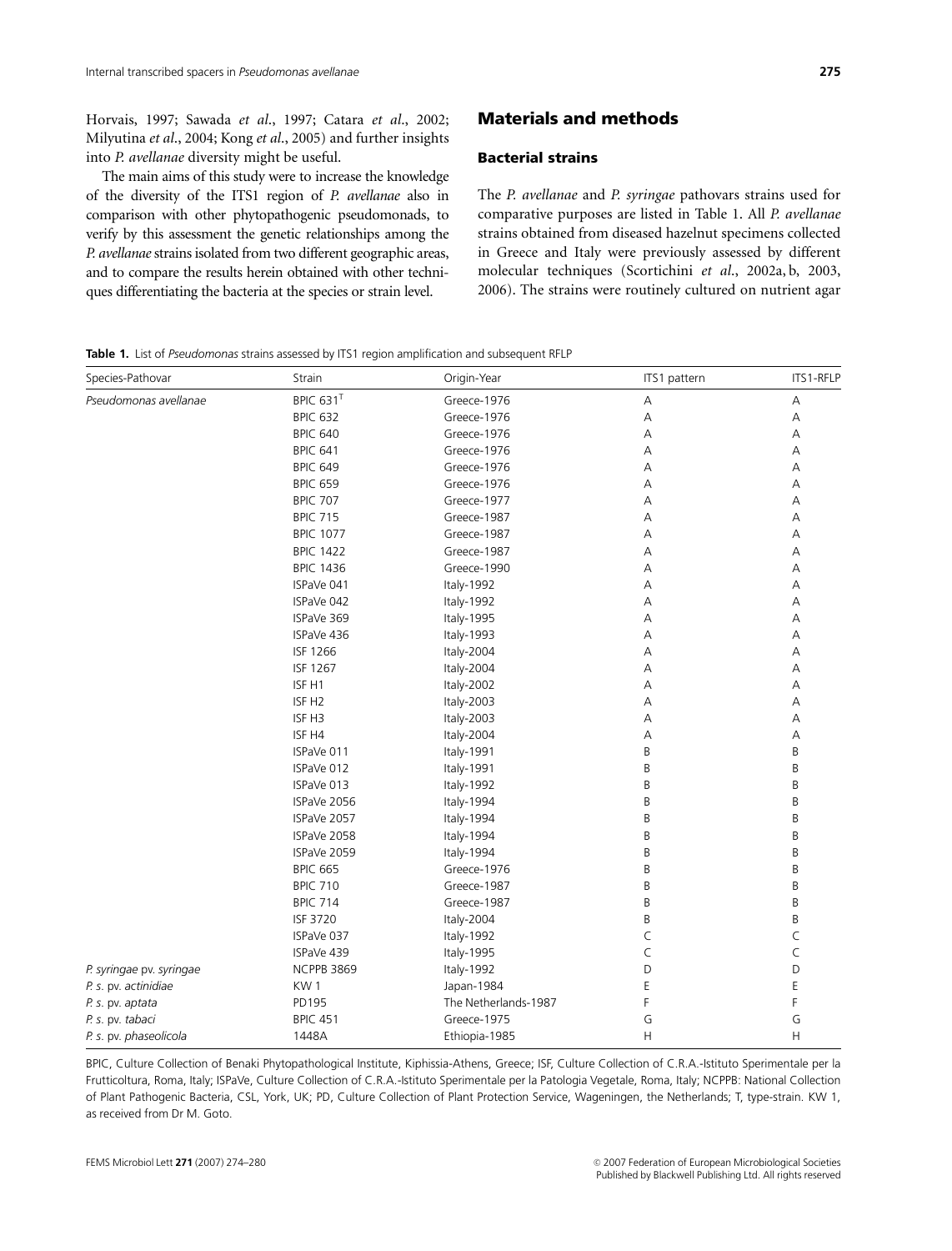(Oxoid) supplemented with 3% of sucrose (mNSA) at  $24-26$  °C.

### DNA extraction and PCR amplification

For DNA preparation, a loopful of  $c$ . 3 mm in diameter was taken from single colonies grown for 24 h at 24–26  $\degree$ C on mNSA, suspended in sterile saline (0.85% of NaCl in distilled water) and centrifuged at 12 000 *g* for 2 min. After the supernatant was discarded, the pellet was suspended in bidistilled, filtered water to an OD corresponding to  $1-2 \times 10^7$  CFU mL<sup>-1</sup>. The suspension was placed in boiling water for 10 min and then stored at  $-20$  °C. Primers were chosen for PCR amplification of the 16S–23S rRNA gene intergenic spacer (ITS1): D21 (5'-AGC CGT AGG GGA ACC TGC GG-3') and D22 (5'-TGA CTG CCA AGG CAT CCA CC-3') (Manceau & Horvais, 1997). PCR was performed as follows:  $3 \text{ mM } MgCl_2$ ,  $0.25 \text{ mM }$  of each dNTP, 20 pmol of each primer, 0.02 U Taq DNA-polymerase (Promega) in a final volume of  $50 \mu L$ .

Amplifications were performed in an Eppendorf Mastercycle programmable thermal controller with the following steps: an initial denaturation at 94  $\degree$ C for 2 min, 36 cycles of 94 °C for 1 min, 60 °C for 2 min, 72 °C for 1 min, a final extension at 72 °C for 2 min, and a final soak at  $4\degree$ C (Manceau & Horvais, 1997). Ten microliters of each amplified DNA fragment were run in a horizontal 3% agarose gel in 1X Tris-acetate-EDTA (TAE) buffer. Gels were stained with ethidium bromide, visualized under a UV transilluminator (Spectroline) and photographed with a Kodak Gel Logic Imaging System apparatus. Each run was performed in duplicate.

#### Restriction analysis of amplified ITS1 fragments

Ninety microliters of each amplified DNA fragment were purified with the Wizard SV Gel and PCR clean up system (Promega), and an aliquot of  $10 \mu$ L each was digested with the following enzymes: AluI, BfaI, Bsh1236I, HaeIII, HhaI, MseI, MspI, Sau3AI, TaqI and Tsp509I (Promega). Digestions were performed as described by the manufacturers and the resulting fragments were run in a horizontal 3% agarose gel in 1X TAE buffer. Each run was performed in duplicate.

# Cloning and DNA sequencing

The PCR-amplified ITS1 DNA fragments of about 550 bp of P. avellanae BPIC 631 and BPIC 710, isolated in Greece, as well as ISPaVe 011 and ISPaVe 439, isolated in Italy, were purified from 1.5% agarose gel with the Wizard SV Gel and PCR clean-up system, as described by the manufacturer (Promega) and ligated in pGem-T easy vector (Promega). Ligated plasmids were transformed into competent Escherichia coli strain TOP10 F' cells (Invitrogen) and the bacteria spread

onto Luria–Bertani (LB) agar plates containing  $50 \,\mu g \, \text{mL}^{-1}$ ampicillin, 0.5 mM isopropyl-b-D-thiogalactopyranoside (IPTG) and  $80 \mu g \text{ mL}^{-1}$  X-gal. Plasmid DNA isolated from 15 white colonies was purified and digested according to Sambrook et al. (1989), and digested with EcoRI to verify the presence of the inserts. These clones were sequenced with primers D21 and D22 (Manceau & Horvais, 1997). DNA fragments were prepared for sequencing using a Qiagen Plasmid Midi kit according to the instructions supplied by the manufacturer (Qiagen). All the sequences were determined at Primm sequencing service. The ITS1 sequences of P. avellanae were aligned manually with other ITS1 sequences of P. syringae pathovars obtained from GenBank. MEGA 3.1 package was used for building a dendrogram from aligned sequences based on neighbour-joining (NJ) algorithm and for calculating the Bootstrap values (1000 replicates) (Kumar et al., 2004).

#### Nucleotide accession numbers

The ITS1 sequence data were submitted to the EMBL/ GenBank Database under the following accession numbers: P. avellanae BPIC631, AM489489; P. avellanae ISPaVe 011, AM489490; P. avellanae BPIC710, AM489491; P. avellanae ISPaVe 439, AM489492.

# Results

The primers D21 and D22 amplified the 16S–23S rRNA gene spacer region for all the P. avellanae and P. syringae pathovars tested. After electrophoresis, all P. avellanae strains gave two bands, which enabled the differentiation of strains into three groups (Table 1). The P. syringae pathovars utilized for comparison showed different banding patterns. A representative gel is shown in Fig. 1. The first group of P. avellanae strains, including the type-strain, showed two bands of about 550 and 650 bp (group A); another group yielded two bands of about 550 and 580 bp (group B). Remarkably, groups A and B include strains isolated both in Greece and in Italy. Only two strains, namely ISPaVe 037 and ISPaVe 439, both isolated in Italy, showed two bands of about 450 and 570 bp (group C) (see also Table 1). These findings indicate the presence of two ITS1 spacer regions in the genomes of these strains. When the ITS1-PCR products were digested, the sum of the sizes of restricted fragments in all cases did not agree with the sum of the sizes of undigested ITS1 amplification products. One representative gel obtained with MspI restriction enzyme is shown in Fig. 2. This confirms the presence of more than one type of ITS1 sequence in P. avellanae strains. All the restriction enzymes tested grouped the P. avellanae strains into the same three groups.

The length of the ITS1 regions of the four P. avellanae strains ranged from 532 to 548 bp from the  $3'$  end of the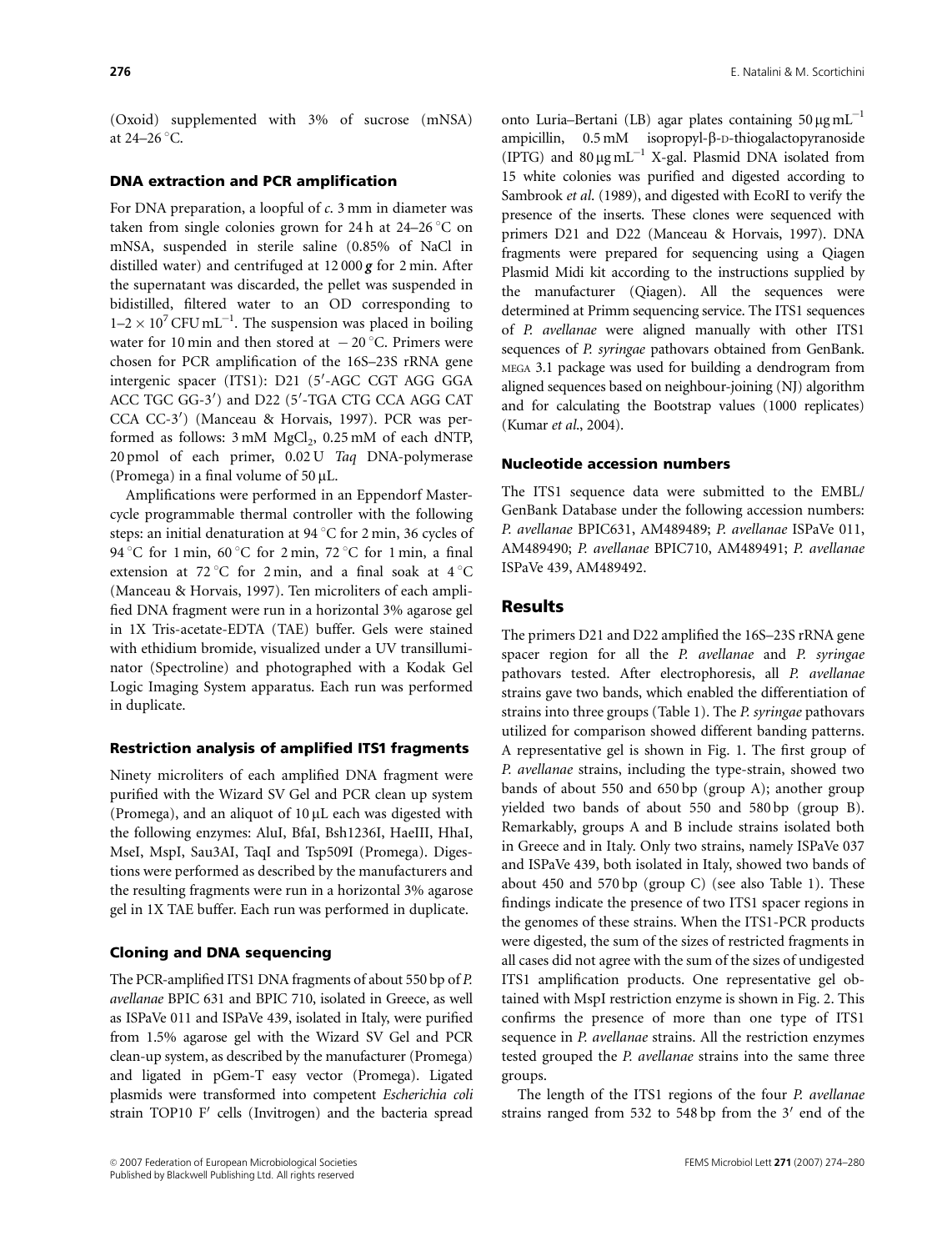

Fig. 1. Agarose gel electrophoresis of PCR-amplified ITS1 spacer region obtained with primers D21 and D22. The arrow indicates 600 bp. M: molecular size marker, 100-bp ladder (Promega). Lane 1, Pseudomonas syringae pv. tabaci BPIC 451; lane 2, P. s. pv. actinidiae KW 1; lane 3, P. s. pv. aptata PD 195; lane 4, P. s. pv. syringae NCPPB 3869; lane 5, P. s. pv. phaseolicola 1448A; lane 6, P. avellanae BPIC 631; lane 7, P. avellanae ISPaVe 011; lane 8, P. avellanae ISPaVe 439.

ribosome-binding site to the  $5'$  end of the 23S rRNA gene. These lengths are in agreement with other P. syringae pathovars strains previously analysed in other studies. The nucleotide sequences were aligned and the  $3'$  end of 16S  $rRNA$  gene and the  $5'$  end of 23S rRNA gene were deduced and compared with other P. syringae pathovars using GenBank accessions. Two tRNA genes,  $tRNA^{Ile}$  and  $tRNA^{Ala}$ , were identified and their nucleotide sequences were identical in the four P. avellanae strains studied and resulted the same as for the P. syringae pathovars compared here (data not shown).

Variable regions were found by sequence comparison with the ITS1 regions of P. syringae pathovars. At positions 116–120 bp of the spacer region, a fragment showing variability enabling the differentiation of P. avellanae BPIC 631, P. s. pv. tomato DC 3000, P. s. pv. anthirrini 4030, P. s. pv. maculicola 10, P. s. pv. actinidiae 9617, as well as P. avellanae ISPaVe 439, P. s. phaseolicola 19034, P. s. pv. papulans 4048 and P. s. pv. pisi 2452 from all the other phytopathogenic pseudomonads was found. Other fragments showing relevant variability were pointed out at positions 203–206, 223–224, 245–247 bp and within the Box B fragment. The region between the sequence of Box A and the 23S rRNA gene is conserved showing only single base substitutions. In particular, at position 532 bp an A instead of a G aids the discrimination of P. avellanae ISPaVe 011 and P. avellanae BPIC 710.

A dendrogram of relationships among P. avellanae, P. syringae pathovars and Pseudomonas coronafaciens inferred on the basis of ITS1 region sequencing and NJ algorithm is shown in Fig. 3. Pseudomonas avellanae BPIC 631 is included in a subcluster together with P. s. pv. tomato DC 3000, P. s. pv. anthirrini 4030, P. s. pv. maculicola 10, and



**Fig. 2.** Agarose gel electrophoresis of PCR-amplified ITS1 fragments of Pseudomonas avellanae strains digested with MspI. M: molecular size marker, pGem (Promega). Lane 1, ISPaVe 011; lane 2, ISPaVe 013; lane 3, ISPaVe 037; lane 4, ISPaVe 439; lane 5, ISPaVe 2059; lane 6, ISPaVe 2058; lane 7, ISPaVe 041; lane 8, ISPaVe 042; lane 9, BPIC 641; lane 10, BPIC 649; lane 11, BPIC 631; lane 12, BPIC 641; lane 13: BPIC 665; lane 14, BPIC 710; lane 15, BPIC 715; lane 16, BPIC 1422; lane 17, BPIC 1077.

P. s. pv. actinidiae 9617. Pseudomonas avellanae ISPaVe 011, isolated in Italy, is included in another cluster together with P. syringae pathovars tabaci 2863 and glycinea 8727. Pseudomonas avellanae BPIC 710 showed a high similarity with this cluster, whereas P. avellanae ISPaVe 439 was similar to P. syringae pathovars phaseolicola 19034, papulans 4048 and pisi 2452.

# **Discussion**

This study showed that the ITS1 region structure of P. avellanae is similar to that of P. syringae. The length, the tRNA genes and the genetic sequence itself show high level of similarity to those of other pseudomonads belonging to the P. syringae complex. In addition, a certain degree of variability among the different P. avellanae strains tested, as in the case of P. syringae (Milyutina et al., 2004), was also ascertained but no grouping according to the geographic origin of the strains was evident as in the cases of previous rep-PCR and MLST analysis (Scortichini et al., 2006; Wang et al., 2007). In fact, upon ITS1-RFLP and the NJ clustering of the ITS1 region sequences, most of the strains isolated from both Greece and Italy clustered in different groups, namely A and B. The variability found in certain fragments of the ITS1 region of P. avellanae strains confirms once more the mosaic structure of such a region characterized by conserved and variable blocks of sequences that can vary upon recombination events and/or horizontal transfers (Milyutina et al., 2004). The cause of the variability found in P. avellanae strains is not known and deserves further investigation. By contrast, other phytopathogenic pseudomonads such as P. s. pv. tomato and P. s. pv. tagetis show no or very little variability by ITS1-RFLP and ITS1 sequencing analysis, respectively (Manceau & Horvais, 1997; Kong et al.,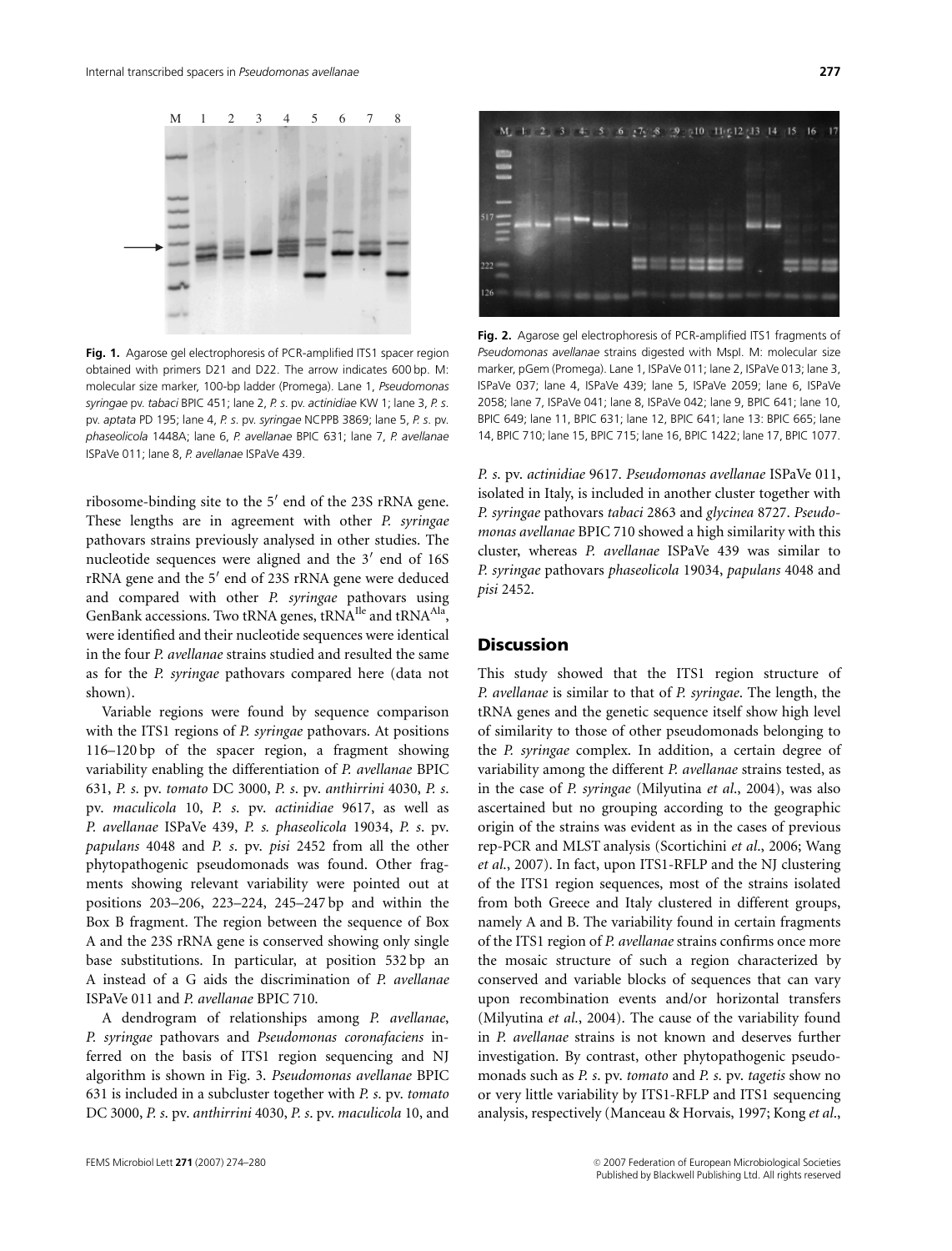

Fig. 3. Dendrogram based on the 16S-23S rRNA gene intergenic spacer region sequences of Pseudomonas syringae pathovars, P. avellanae and P. coronafaciens strains obtained using the neighbour-joining algorithm. The percentages of bootstrap replicates, based on 1000 bootstrap samples, are placed at the tree nodes. The bar scale indicates the rate of substitution per base.

2005). ITS1 spacer region characterization either by RFLP or by complete sequencing confirms its discriminatory capability at the strain level, whereas ARDRA analysis is more appropriate for grouping the strains at a higher level (Cho & Tiedje, 2000).

The dendrogram inferred using ITS1 region sequences of some P. syringae pathovars and P. coronafaciens partly reflects the genomospecies structure of the P. syringae complex inferred by DNA–DNA hybridization (Gardan et al., 1999). Interestingly, P. avellanae type-strain BPIC 631 was highly similar to P. s. pv. actinidiae as previously observed by means of AFLP and rep-PCR analysis (Scortichini et al., 2002a; Manceau & Brin, 2003). This strain belonging to the genomospecies 8, according to Gardan et al. (1999), showed also a relevant similarity with strains of the genomospecies 3, P. s. pv. tomato, P. s. pv. maculicola and

P. s. pv. anthirrini as previously observed using DNA–DNA hybridization and repetitive PCR (Gardan et al., 1999; Scortichini et al., 2002a). Other P. avellanae strains not assessed by DNA–DNA hybridization analysis were clustered into another group with P. s. pv. tabaci and P. s. pv. glycinea, which belong to the genomospecies 2 sensu Gardan et al. (1999). Pseudomonas avellanae 439, isolated in Italy, showed remarkable similarity with P. s. pv. pisi (genomospecies 1). This finding was highlighted by means of MLST analysis and gene genealogies indicating that this strain diverged before the diversification of other strains belonging to the same clade and may have originated from an ancestral pea pathogen (Wang et al., 2007).

This study also confirms and points out that the strains associated with bacterial canker and the decline of hazelnut in Greece and Italy are difficult to unambiguously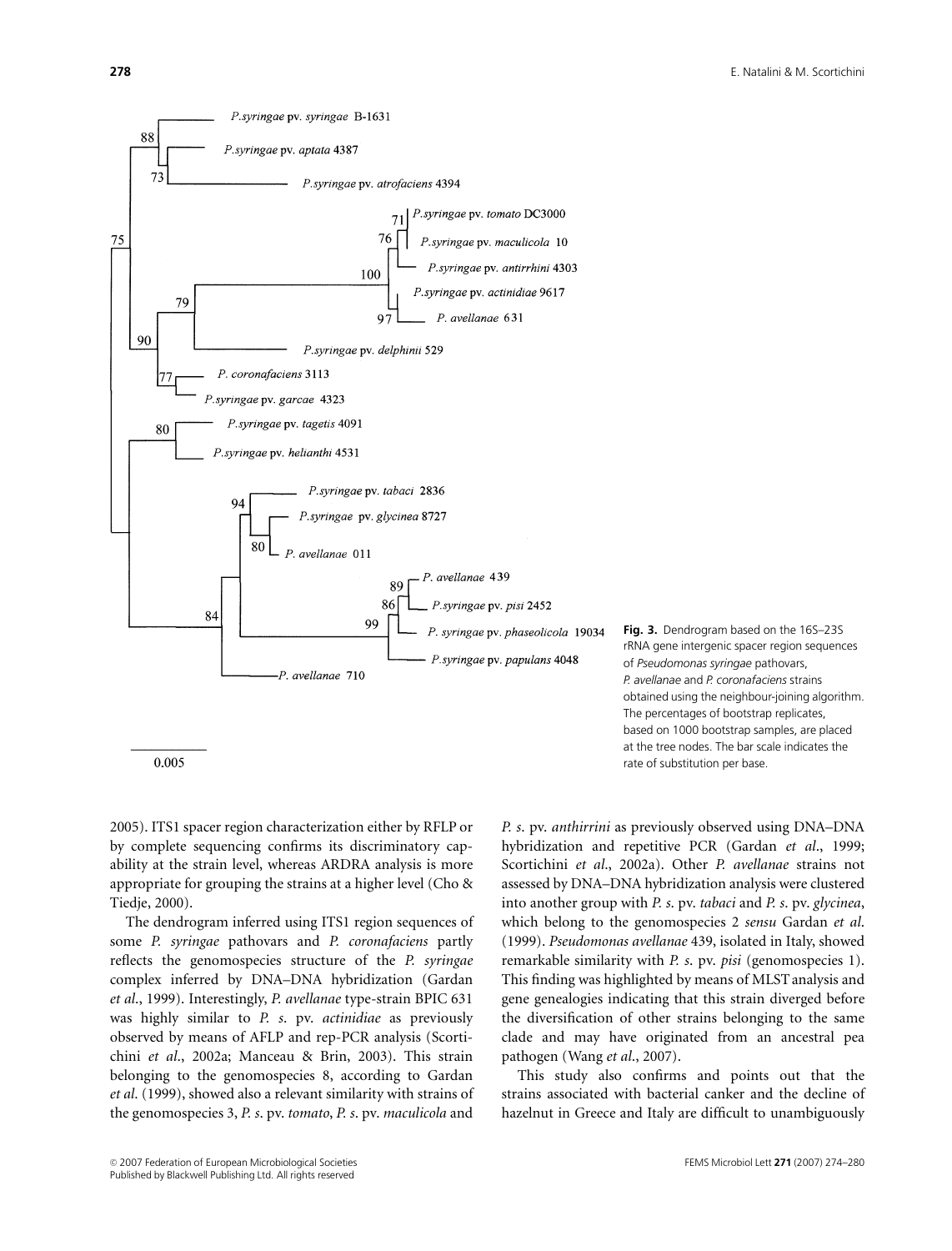classify. Techniques aimed to assess the variability of the 16S rRNA gene, widely used to infer taxonomic relationships among bacterial species, revealed a substantial differentiation of P. avellanae from the P. syringae complex (Janse et al., 1996; Catara et al., 2002; Scortichini et al., 2002a), with the hypervariable region of this gene showing high similarity with that of Pseudomonas viridiflava and Pseudomonas amygdali (Janse et al., 1996; Catara et al., 2002). In addition, an important phenotypic trait characterizing all the strains causing hazelnut decline is their inability to grow on nutrient agar, whereas the other P. syringae pathovars clearly show this feature (Psallidas, 1993; Scortichini & Tropiano, 1994). By contrast, other powerful discriminatory techniques, such as DNA–DNA hybridization, MLST and AFLP analysis and the result of this study on the ITS1 spacer region characterization, revealed a high similarity of the strains causing hazelnut decline with plant pathogenic bacteria classified within the P. syringae complex (Gardan et al., 1999; Manceau & Brin, 2003; Wang et al., 2007). It would seem that a mosaic genome characterizes the strains associated with hazelnut decline and that, depending on which feature is investigated, a different view and classification is obtained. Given the present scenario, such strains can be named as either P. avellanae or P. syringae pv. avellanae.

## References

- Catara V, Sutra L, Morineau A, Achouak W, Christen R & Gardan L (2002) Phenotypic and genomic evidence for the revision of Pseudomonas corrugata and proposal of Pseudomonas mediterranea sp. nov. Int J Syst Evol Microbiol 52: 1749–1758.
- Cho J-C & Tiedje JM (2000) Biogeography and degree of endemicity of fluorescent Pseudomonas strains in soil. Appl Environ Microbiol 66: 5448–5456.
- Garcia-Martinez J, Bescos I, Rodriguez-Sala JJ & Rodriguez-Valera F (2002) RISSC: a novel database for ribosomal
- 16S–23S RNA gene spacer regions. Nucleic Acids Res 29: 178–180. Gardan L, Shafik H, Belouin S, Broch R, Grimont F & Grimont PAD (1999) DNA relatedness among the pathovars of Pseudomonas syringae and description of Pseudomonas tremae
- sp. nov. and Pseudomonas cannabina sp. nov. (ex Sutic and Dowson 1959). Int J Syst Bacteriol 49: 469–478.
- Guasp C, Moore ERB, Lalucat J & Bennasar A (2000) Utility of internally transcribed 16S–23S rDNA spacer regions for the definition of Pseudomonas stutzeri genomovars and other Pseudomonas species. Int J Syst Evol Microbiol 50: 1629–1638.
- Iteman I, Rippka R, Tandeau de Marsac N & Herdeman M (2000) Comparison of conserved structural and regulatory domains within divergent 16S rRNA–23S rRNA spacer sequences of cyanobacteria. Microbiology 146: 1275–1286.
- Kong H, Blackwood C, Buyer JS, Gulya TJ Jr & Lydon J (2005) The genetic characterization of Pseudomonas syringae pv. tagetis based on the 16S–23S rDNA intergenic spacer region. Biol Control 32: 356–362.
- Kumar S, Tamura K & Nei M (2004) MEGA3: integrated software for molecular evolutionary genetics analysis and sequence alignment. Brief Bioinform 5: 150–163.
- Manceau C & Brin C (2003) Pathovars of Pseudomonas syringae are structured in genetic populations allowing the selection of specific markers for their detection in plant samples. Pseudomonas Syringae and Related Pathogens (Iacobellis NS, Collmer A, Hutcheson SW, Mansfield JW, Morris CE, Murillo J, Schaad NW, Stead DE, Surico G & Ullrich MS, eds), pp. 503–512. Kluwer Academic Publishers, The Netherlands.
- Manceau C & Horvais A (1997) Assessment of genetic diversity among strains of Pseudomonas syringae by PCR-restriction fragment length polymorphism analysis of rRNA operons with special emphasis on P. syringae pv. tomato. Appl Environ Microbiol 63: 498–505.
- Milyutina I, Bobrova VK, Matveeva EV, Schaad NW & Troitsky AV (2004) Intragenomic heterogeneity of the 16S rRNA–23S rRNA internal transcribed spacer among Pseudomonas syringae and Pseudomonas fluorescens strains. FEMS Microbiol Lett 239: 17–23.
- Naimi A, Beck G & Branlant C (1997) Primary and secondary structure of rRNA spacer regions in enterococci. Microbiology 143: 823–834.
- Psallidas PG (1993) Pseudomonas syringae pv. avellanae pathovar nov., the bacterium causing canker disease on Corylus avellana. Plant Pathol 42: 358–363.
- Sambrook J, Fritsch EF & Maniatis T (1989) Molecular Cloning: A Laboratory Manual, 2nd edn. Cold Spring Harbor Laboratory Press, Cold Spring Harbor, NY.
- Sawada H, Takeuchi T & Matsuda I (1997) Comparative analysis of Pseudomonas syringae pv. actinidiae and pv. phaseolicola based on phaseolotoxin-resistant ornithine carbamoxyltransferase gene (argK) and 16S–23S rRNA intergenic spacer sequences. Appl Environ Microbiol 63: 282–288.
- Scortichini M & Tropiano FG (1994) Severe outbreak of Pseudomonas syringae pv. avellanae on hazelnut in Italy. J Phytopathol 140: 65–70.
- Scortichini M, Marchesi U & Di Prospero P (2002a) Genetic relatedness among Pseudomonas avellanae, P. syringae pv. theae and P. s. pv. actinidiae, and their identification. Eur J Plant Pathol 108: 269–278.
- Scortichini M, Marchesi U, Rossi MP & Di Prospero P (2002b) Bacteria associated with hazelnut (Corylus avellana L.) decline are of two groups: Pseudomonas avellanae and strains